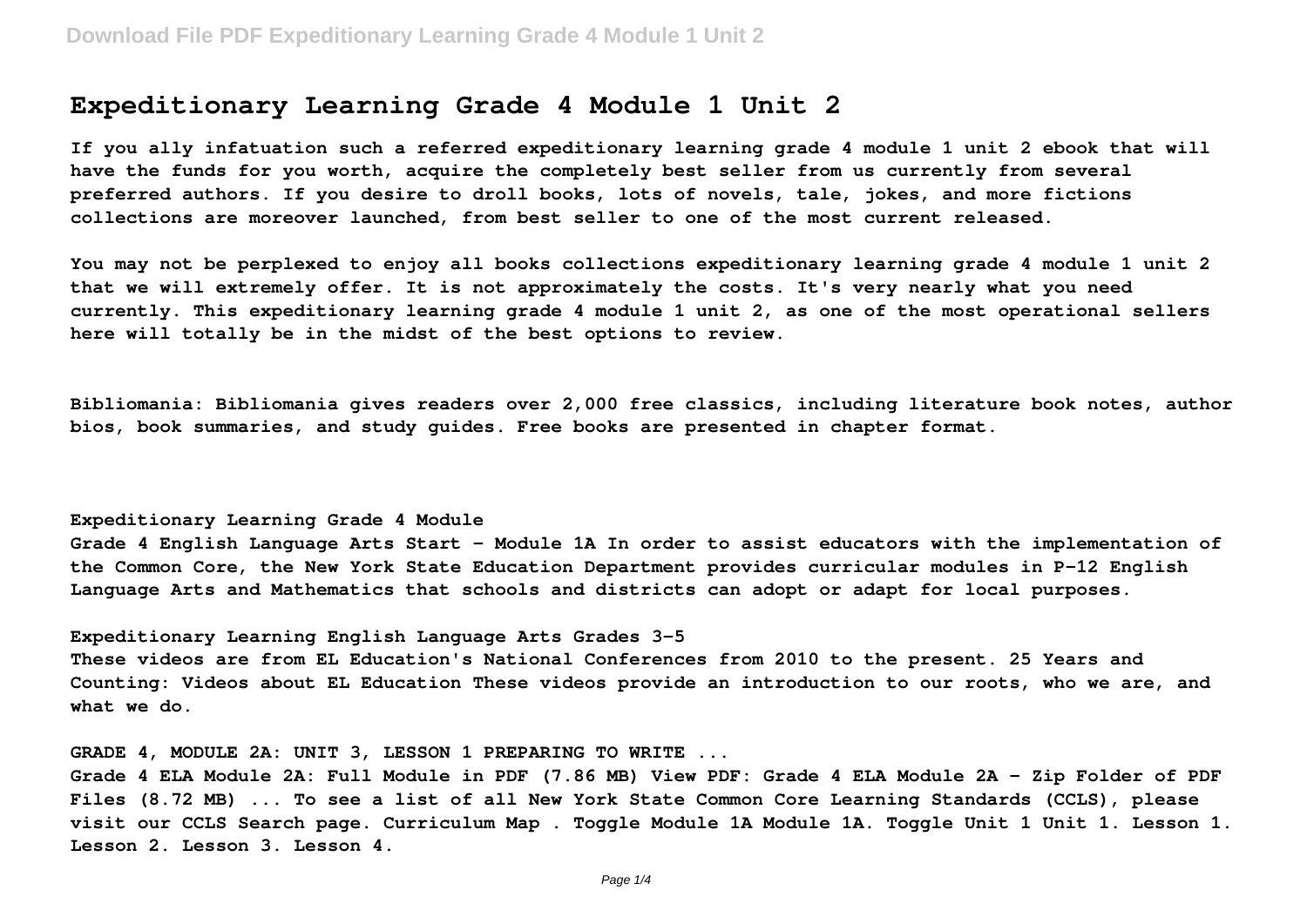### **EL Education**

**Expeditionary Learning. Navigation. Home. Grade 3. Grade 3 Module 1. Grade 4. Grade 4 Module 1. Grade 4 Module 2A. Grade 4 - Module 3B. Grade 5. Grade 5 Module 1. Grade 5 Module 3A. Grade 4 Module 2A. Interdependent Roles in Colonial Times Grade 4 ELA Module 2A on engageNY Sources for Module 2A. Unit One Fieldwork: Virtual Site - PBS Colonial ...**

#### **EL Education Curriculum**

**ELA Grade 2. Curriculum Plan, Map, and Trade Book List. ... Learning through Science and Story: Fossils Tell of Earth's Changes. View Module Overview. Download Materials. ... Skills Block: Module 4 (Cycles 20-26) View Skills Block Overview. Download Materials. Show Cycles Hide Cycles.**

### **ELA G4: Grade 4 English Language Arts - UnboundEd**

**GRADE 4: MODULE 4: UNIT 3: OVERVIEW Writing and Speaking about the Importance of Voting: ... In this unit, students will be introduced to their performance task for this module, a Public Service Announcement (PSA) about the importance of voting. ... 2. "I Can't Wait to Vote!" Written for Instructional Purposes by Expeditionary Learning ...**

#### **Grade 4: Module 2B: Unit 1: Lesson 2 Supporting Materials**

**Highlighted here are ThinkCERCA's CERCA Sets and Direct Instruction lessons aligned with Grade 4 Expeditionary Learning Modules.These selected lessons will have your students thinking about hot-button current issues, such as immigration, and long-time moral questions, such as individual responsibility in a changing society.**

# **Module 2A | EngageNY**

**Grade 4 ELA Module 1A Updates: September 2014. Module 1A focuses on building community by making connections between visual imagery, oral accounts, poetry and written texts of various cultures with a focus on the Haudenosaunee (Iroquois) culture.**

# **ELA Grade 2 - EL Education Curriculum**

**Grades 3-5 ELA Curriculum Plan: This document contains the curriculum plan for grades 3-5 ELA from Expeditionary Learning. Texts from Expeditionary Learning: The texts listed in this document cover Module 1, Module 2A, Module 2B, Module 3A, Module 3B, and Module 4 of the Grades 3-8 English Language Arts curriculum from Expeditionary Learning.**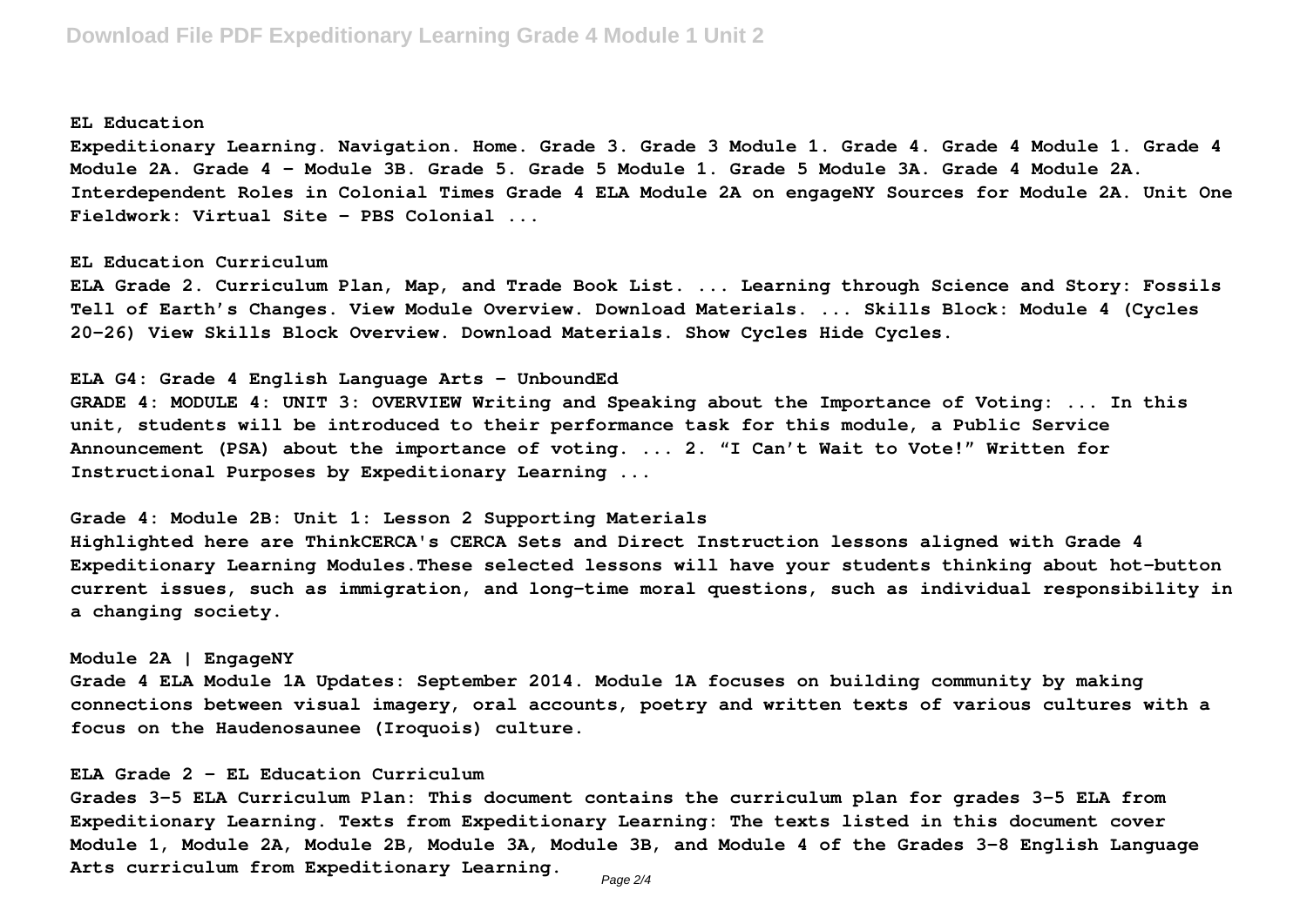**Grade 4 English Language Arts | EngageNY GRADE 4: MODULE 2B: UNIT 1: LESSON 2 Copyright © 2013 by Expeditionary Learning, New York, NY. All Rights Reserved. NYS Common Core ELA Curriculum • G4:M2B:U1:L2 ...**

**Grade 4: Module 1: Unit 3: Lesson 4 Mid-Unit Assessment ...**

**GRADE 3: MODULE 1: UNIT 2: OVERVIEW Case Study: Conducting Research on Colonial Trades Central Texts 1. Ann McGovern, If You Lived in Colonial Times, illustrated by June Otani (New York: Scholastic, 1992), ISBN: 978 -0-590-45160-4. 2. "Colonial Trade: The Wheelwright." Written by Expeditionary Learning for Instructional Purposes, 2012. 3.**

**Grade 4 ELA Module 1A, Unit 2 | EngageNY GRADE 4: MODULE 1: UNIT 3: LESSON 4 Mid-Unit Assessment: On-Demand Reading to Determine Main Idea and Supporting Details Copyright © 2013 by Expeditionary Learning ...**

**Expeditionary Learning Grade 5: Module 4: Unit 1 ... Next - Grade 4 ELA Module 3A, Unit 1 Grade 4 ELA Module 3A In this module, students engage in reading, writing, listening, and speaking to build knowledge of simple machines and how they impact force, effort, and work.**

**Module 3A | EngageNY preparing to write historical fiction: determining characteristics of the genre GRADE 4, MODULE 2A: UNIT 3, LESSON 1 LONG-TERM TARGETS ADDRESSED (BASED ON NYSP12 ELA CCLS)**

**Grade 4: Module 2A: Unit 2: Overview - html bsd55**

**Expeditionary Learning & the Shifts 3 The Shifts What you will see in the Curriculum Modules Text-based Answers (NYS CCLS Shift 4) Expeditionary Learning's approach emphasizes working with evidence, including students self-assessing, learning to ask strong text-dependent strategic questions as they read, and doing research for a real purpose.**

#### **Module 1A | EngageNY**

**Each module in grades 3-5 is comprised of two one-hour blocks of content-based literacy instruction (Module Lessons and the Additional Language and Literacy Block). Together, these two hours of curriculum teach and formally assess all strands of the Language Arts standards for each grade level.** Page 3/4